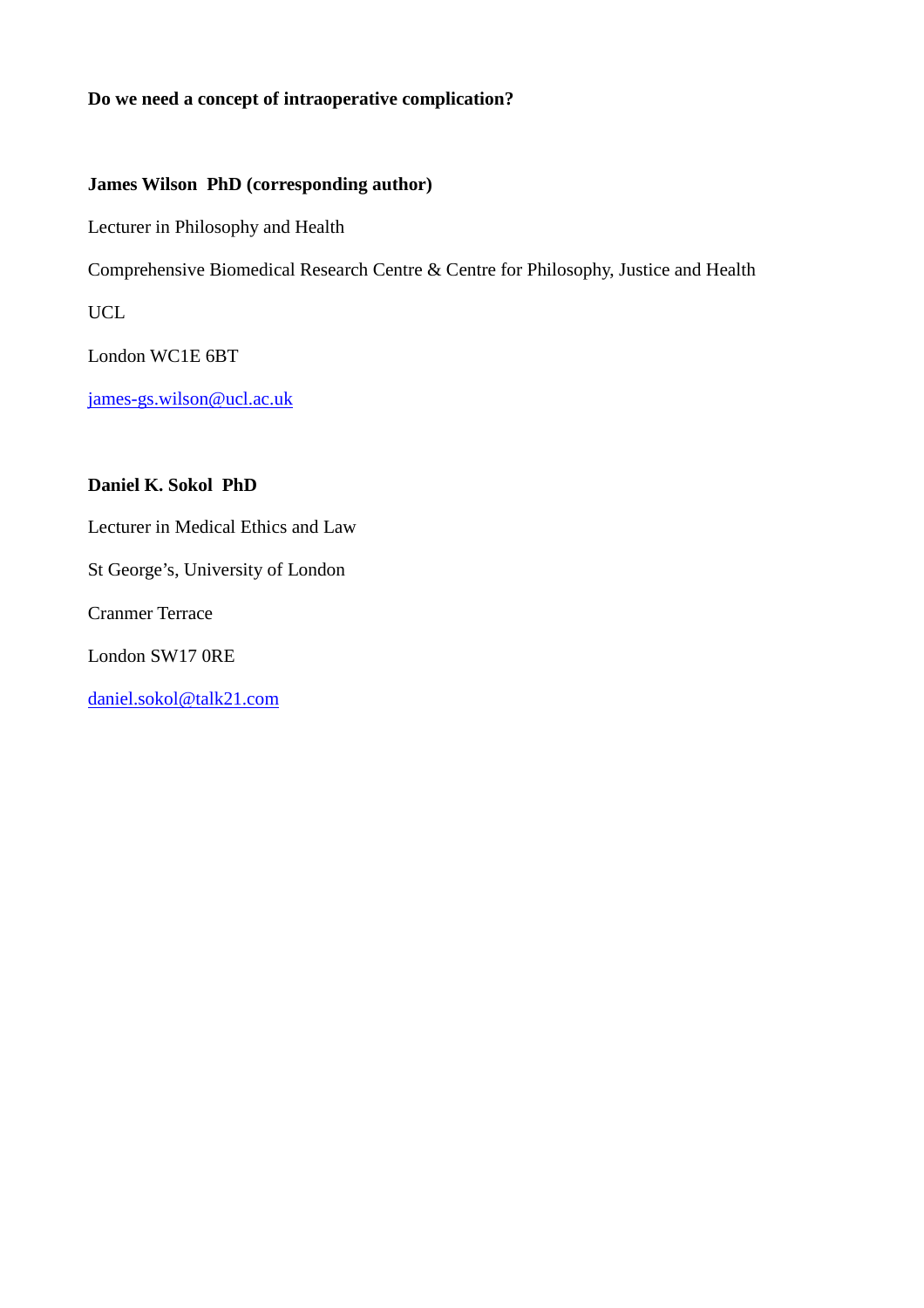Cunningham and Kavic [1] rightly suggest that standard accounts of surgical complications – ours included – have focused on postoperative events. [2, 3] As they point out, this leaves open the question of how we should categorise adverse intraoperative events. They argue that we should distinguish between two types of adverse intraoperative events: those which introduce additional risk of postoperative complications, and those which do not. On their account, adverse intraoperative events which introduce additional risk of postoperative complications are intraoperative complications, whilst those that do not are simple errors.

Cunningham and Kavic say little about why we might want to make this distinction. We take it that the underlying purpose is to focus attention on the importance of diligence in surgical performance. Diligence is defined by Gawande as "the necessity of giving sufficient attention to detail to avoid error and prevail against obstacles." [4, p. 8] It is clear that diligence in surgery requires us to attend not just to those adverse intraoperative events which lead to adverse postoperative complications, but also to adverse intraoperative events which increase the risk of postoperative complications, but by chance do not eventuate in postoperative complications in a given case.

We wholeheartedly agree about the importance of diligence for surgical performance. However, we are unconvinced that this should lead us to introduce a category of intraoperative complications. Where an intraoperative mistake does eventuate in an adverse postoperative event, this would already count as a surgical complication on our view. So the only cases where the concept of an intraoperative complication would add anything would be where an intraoperative mistake increases the risk of an adverse postoperative event, but through luck this adverse postoperative event does not occur. Given that the concept of a surgical complication has always in the past been tied to the actual occurrence of adverse postoperative events, and not simply to the increased risk of such events, we think that it would be potentially confusing to extend the concept in the way that Cunningham and Kavic suggest. We would be happy to refer to such events intraoperative mistakes,